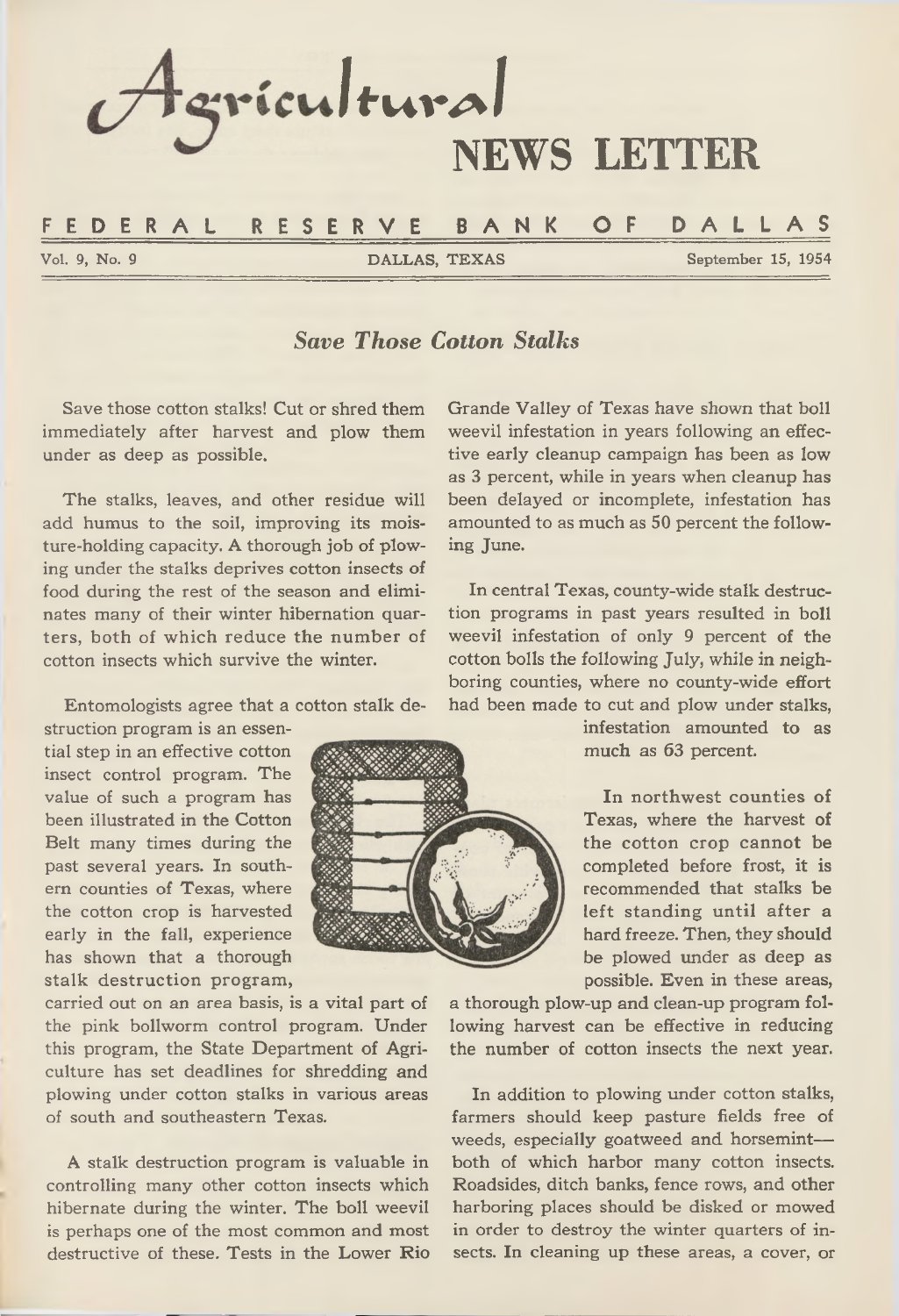**mulch, should be left on the soil to prevent erosion.**

**A cleanup program should be carried out wherever cotton is grown. It is good business, and it will pay off in increased cotton yields the following year. The program is most effective when promoted on a community-wide basis, with every landowner participating.**

# *W inter Pastures W orth a Gamble*

**Many southwestern farmers are reluctant to plant fall and winter pastures this year, in view of the lack of moisture. However, E. M. Trew, Extension pasture specialist of Texas A. 8b M. College, recommends that seed be planted, even if it must be "dusted in." When rain does come, the crop will germinate quicker and provide grazing earlier than if planting is delayed until after moisture is received.**

**The value of fall and winter pastures is illustrated by results of tests in central Texas. Through the use of supplemental pastures during the fall and winter, the cost of wintering a ewe was reduced \$10 and that for a cow, \$24.**

**Mr. Trew recommends that farmers plant at least 1 acre of fall and winter pastures for each animal unit on the farm. If weather conditions are favorable, this will provide some surplus feed; if only a moderate amount of moisture is received, there will be some supplemental grazing to carry the livestock through the winter.**

**Planting legumes, grasses, or small grains and legumes in combination also provides a protective cover for the soil during the fall and winter months, which tends to prevent washing and blowing. The roots and residue of the plants add organic matter to the soil, improving its tilth and increasing yields of subsequent crops.**

**Regardless of moisture conditions at planting time, Mr. Trew recommends that the crop be fertilized. If it does not rain, the fertilizer** **will not be lost but can be used by successive crops. If moisture does come, the fertilizer will increase yields as much as 100 percent.**

**The wide variation of climatic conditions in the Southwest makes it difficult to generalize recommendations as to varieties and types of winter pastures to sow. Small grains —such as oats, rye, barley, and wheat— are the most popular for fall and winter grazing. Italian rye grass does well in east Texas, the Gulf Coast region, the Blacklands and Grand Prairie areas of Texas, and northern Louisiana. Among the legumes recommended are vetch, crimson clover, hubam, and Madrid sweet clover. All of these can be grown successfully in combination with grasses or small grains. Crimson clover is best adapted to eastern areas of the Southwest.**

**Mr. Trew suggests that local county agricultural agents be contacted for information as to the best combinations of fall and winter pastures in a particular area.**

**All legume seed should be inoculated before planting. The cost is only a few cents, and inoculation insures that the necessary bacteria will be present to enable the legumes to take nitrogen from the air and store it in the soil.**

**The fertilizer program will vary widely with climatic and soil conditions. Improper use of fertilizer can be expensive, while applying the proper amounts and qualities can easily double yields. Mr. Trew suggests that farmers take soil samples from fields which are to be sown as pastures and send them to soil-testing laboratories. There are several laboratories available to farmers in the Southwest, and local agricultural agents can supply the address of the nearest one. In most cases, a small charge of about \$ 1 per sample is made to cover the cost of handling the analyses.**

# *Don't Forget the Cows' Vitamins*

**Animals require vitamins for satisfactory growth and development, and the wise stockman makes provision for adequate vitamins and minerals throughout the year.**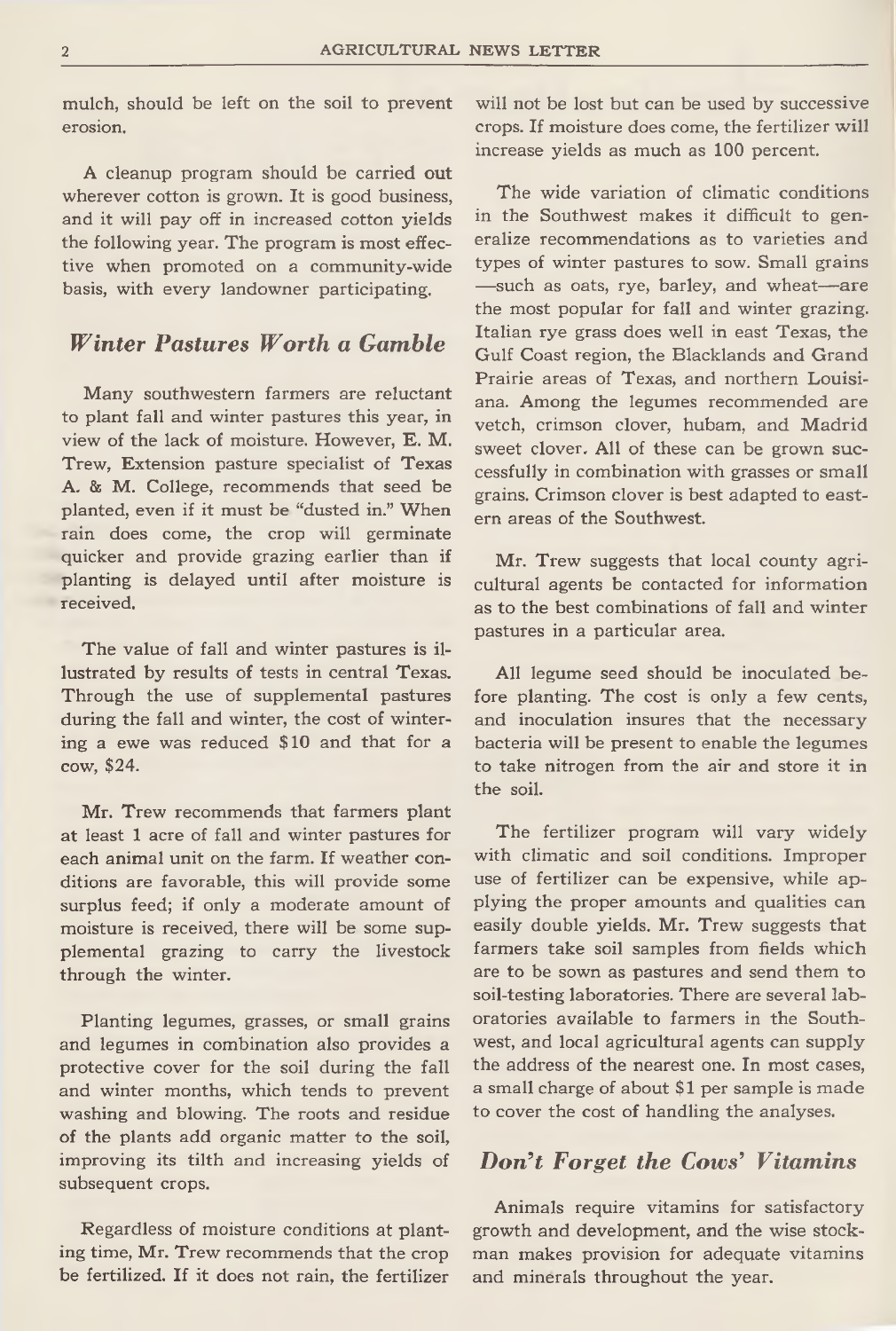**Ranges and pastures during the past 2 months generally have been dry and lacking any green feed. During the winter months, green feed frequently is not available on ranges, and Mr. U. D. Thompson, Extension animal husbandman of Texas A. & M. College, points out that when green feed goes, so does Vitamin A. In other words, the rations of animals that do not have access to green feed will be deficient in Vitamin A unless it is provided in supplemental feeding.**

**Lack of Vitamin A in breeding stock results in smaller calf crops, weak and stunted calves, loss of appetite and energy, and, in the end, lower profits for stockmen.**

**The quantities of Vitamin A required in the daily rations of livestock are not large. Only a small expenditure of money and time is needed to supplement rations and provide adequate vitamins. Mr. Thompson recommends that cattle be fed green leafy alfalfa hay each day when green grazing is not available.**

**Several commercial feeds available to stockmen also are well fortified with Vitamin A. Mr. Thompson points out that livestock should go through the winter in a healthy, vigorous condition if their rations include 2 to 5 pounds of green leafy legume hay and** *IV<sup>2</sup>* **to 2 pounds of 41-percent protein cottonseed cake or pellets, with steam bonemeal and salt provided in a self-feeder.**

**Such a feeding program will pay off with more calves that are stronger and heavier and gain faster, giving more pounds of beef per cow than would be possible if the breeding herd were forced to subsist on dry, cured feed lacking in essential vitamins and minerals.**

#### *Vaccine for Bluetongue*

**A vaccine has been developed, and is now available in commercial quantities, which is effective in the control of bluetongue, a disease of sheep. Symptoms of the disease include severe loss of weight, impairment of fleece quality, and stiffness or lameness. In extreme cases, death may result.**

**The disease is relatively new to this country, having been diagnosed in California and Texas only about 2 years ago. In Texas, it was first called sore muzzle, but later**



**tests confirmed that it was the same disease as that known as bluetongue in South Africa.**

**According to the specialists who developed the vaccine at the California Veterinary School at Davis, California, 90-percent protection can be obtained by the use of the vaccine. Field trials were conducted in northern California during the past winter on some 10,000 sheep.**

# *Cattle Grubs Reduce Profits*

**It's an old story, but one that is ever present in the cattle business. Cattle grubs reduce the value of slaughter animals by puncturing their hides and lower the rate of gain of the animals by sapping their strength.**

**Cattle grubs are killed most readily in the fall, when they appear as lumps on the backs of the animals. However, proper spraying to control flies in the spring will help reduce infestation.**

**A rotenone spray, dust, or dip properly applied to the backs of the animals when the grubs appear gives effective, economical control, according to Neal M. Randolph, Extension entomologist of Texas A. & M. College. Seven and one-half pounds of derris or cube powder of 5-percent rotenone in 100 gallons of water makes a good spray. Spray machines should provide 200 pounds of pressure at the nozzle.**

**Ten pounds of wettable sulphur can be added to this mixture if a dip is desired instead of a spray. As the animals are run through the dipping vat, their backs should be scrubbed with a long-handled brush. If a dust is preferred, use 1 pound of 5-percent rotenone mixed with 2 pounds of heavy nonalkaline dust, such as talc, tripolic earth, or pyrophyllite. Prepared dusts can be pur-**